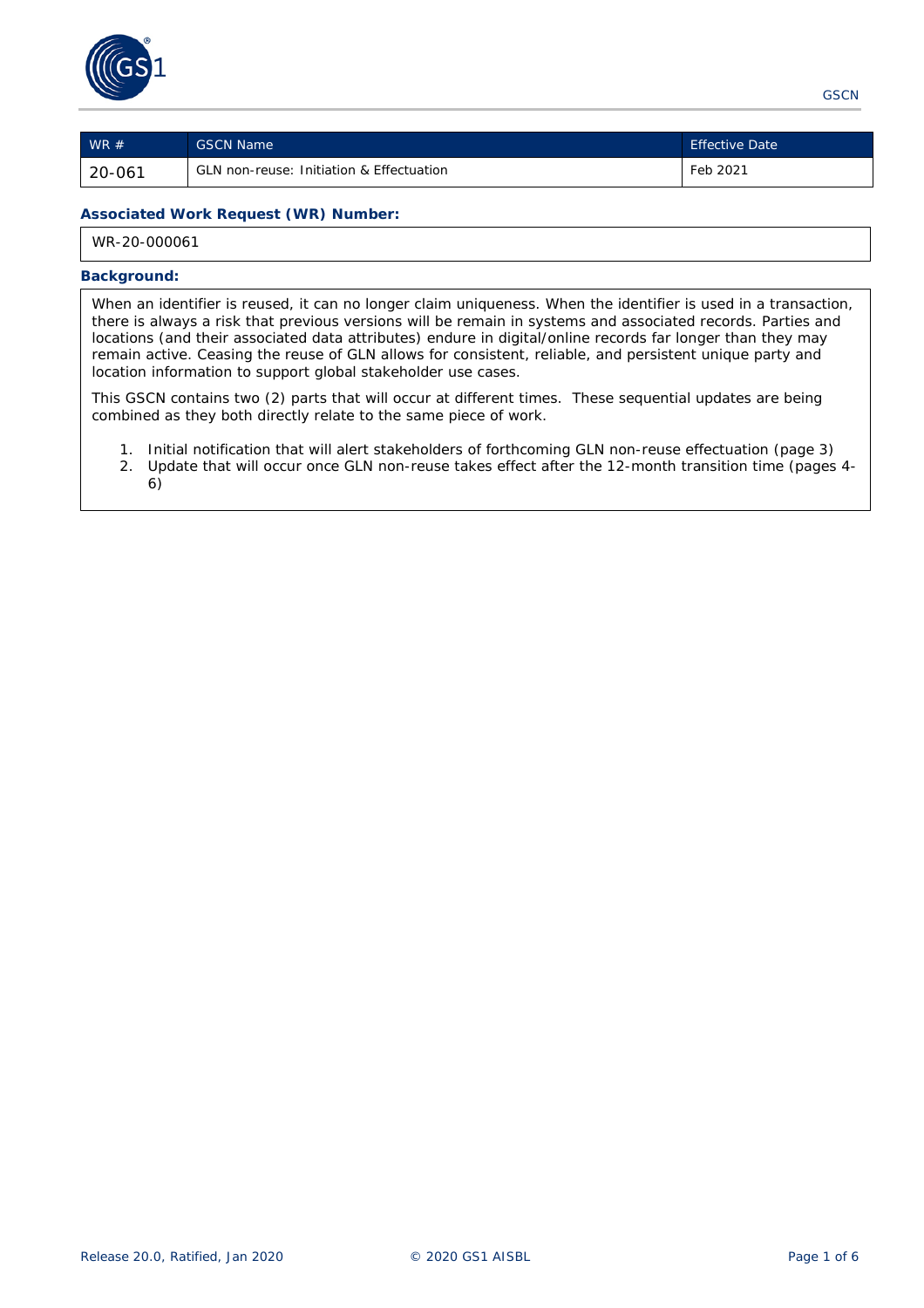

# <span id="page-1-0"></span>**4 Application rules and management practices**

| 4 |      |                                                                                                     |  |
|---|------|-----------------------------------------------------------------------------------------------------|--|
|   | 4.1  |                                                                                                     |  |
|   | 4.2  |                                                                                                     |  |
|   | 4.3  |                                                                                                     |  |
|   | 4.4  |                                                                                                     |  |
|   | 4.5  |                                                                                                     |  |
|   | 4.6  |                                                                                                     |  |
|   | 4.7  |                                                                                                     |  |
|   | 4.8  |                                                                                                     |  |
|   | 4.9  |                                                                                                     |  |
|   | 4.10 |                                                                                                     |  |
|   | 4.11 |                                                                                                     |  |
|   | 4.12 |                                                                                                     |  |
|   | 4.13 |                                                                                                     |  |
|   | 4.14 |                                                                                                     |  |
|   | 4.15 | Human readable interpretation (HRI) rules  Error! Bookmark not defined.                             |  |
|   | 4.16 | Multiple barcode management practices for trade items (cross-sector)Error! Bookmark<br>not defined. |  |
|   | 4.17 |                                                                                                     |  |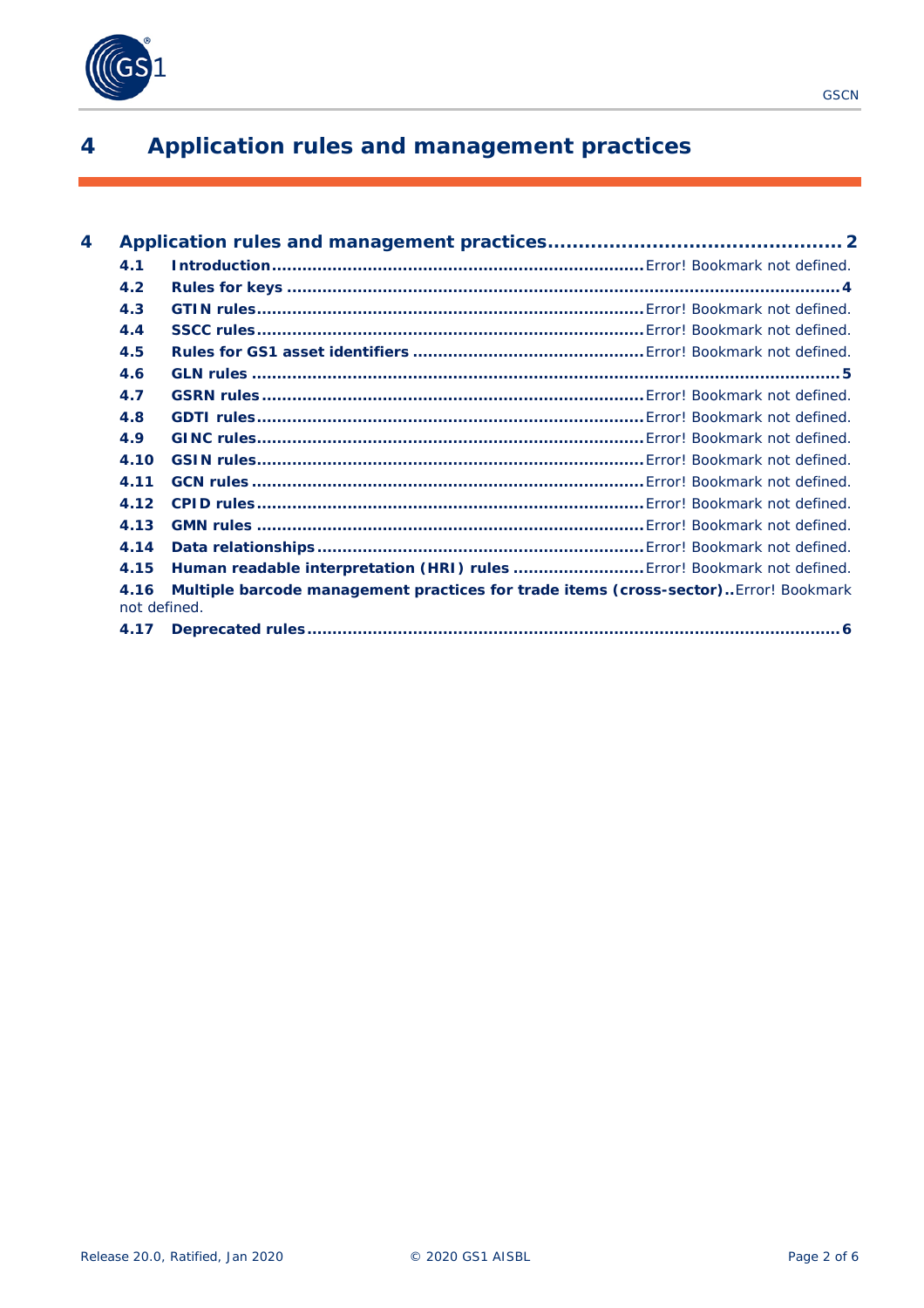

### **4.6 GLN rules**

### **4.6.1 Allocating Global Location Numbers**

#### **4.6.1.6 Lead time in reusing a Global Location Number**

A Global Location Number (GLN) that has been previously used and has become obsolete must not be reused for another location until at least 48 months have elapsed. A longer period may be needed in accordance with government requirements, such as invoicing and taxation, or requirements related to the nature of the location (e.g., a bonded warehouse). This period provides time for all references of the old GLN to be removed from trading partner files.

All issuers of Global Location Numbers (GLNs) must ensure that GLNs allocated for locations used in the healthcare supply chain SHALL never be reused, e.g., locations where treatment of patients takes place, etc.



**Important**: The standard for GLN reuse will be changed on 1 July 2022. On that date, a GLN allocated to a party and/or location SHALL NOT be reallocated to another party and/or location. It is recommended that GLN reuse cease in advance of 1 July 2022 as soon as companies can transition their practices. If reuse is not currently occurring, it SHOULD NOT be started. The only exceptions to the GLN non-reuse rules will include:

- If the GLN was never published in an externally accessible manner (e.g., to a registry or directly to a trading partner), it may be reused immediately.
- Parties and/or locations that have been withdrawn and are reintroduced may use the original GLN if they are reintroduced without any modifications or changes that require a new GLN as specified by the GS1 GLN Allocation Rules Standard.

**Note**: These rules are intended for global use. Exceptions may occur only when local regulatory or legal requirements mandate otherwise.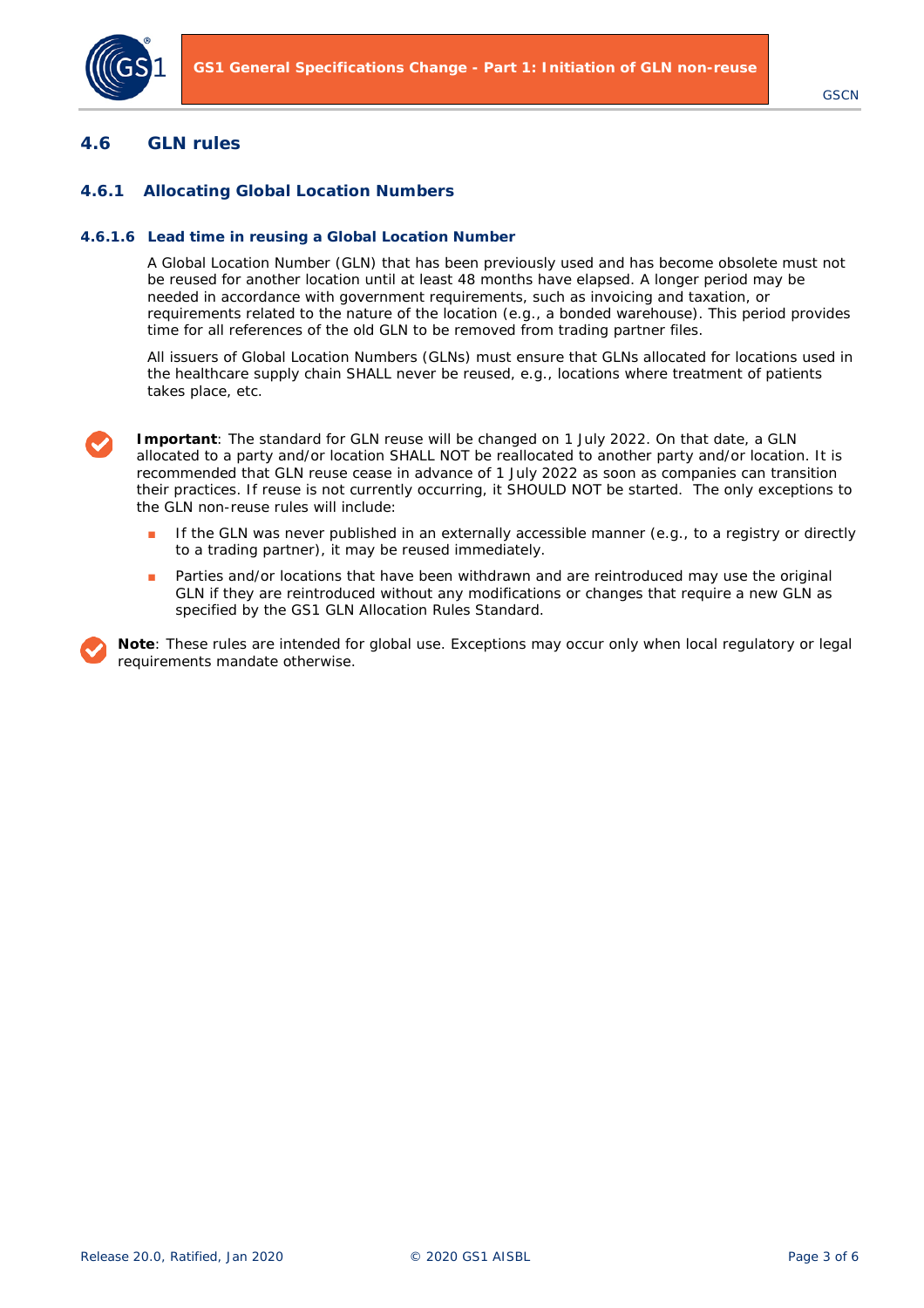

## <span id="page-3-0"></span>**4.2 Rules for keys**

The tables in the sub-sections below summarise the rules for each of the GS1 identification keys.

# **4.2.4 GLN rules**

| Rules                                                | Section/Link                   |
|------------------------------------------------------|--------------------------------|
| Allocation general rule                              | 4.6.1.1                        |
| <b>Assigning GLN values</b>                          | <u>4.6.1.2</u>                 |
| <b>Relocations</b>                                   | 4.6.1.3                        |
| <b>Grouping of Global Location Numbers</b>           | 4.6.1.4                        |
| <b>Locations without Global Location Numbers</b>     | 4.6.1.5                        |
|                                                      |                                |
| <b>GLN</b> non-reuse                                 | 4.6.2                          |
| Information associated with a Global Location Number | <u>3</u>                       |
| <b>GLN Allocation Rules</b>                          | <u>4</u>                       |
| <b>GLN Allocation Rules Standard</b>                 | https://www.gs1.org/1/glnrules |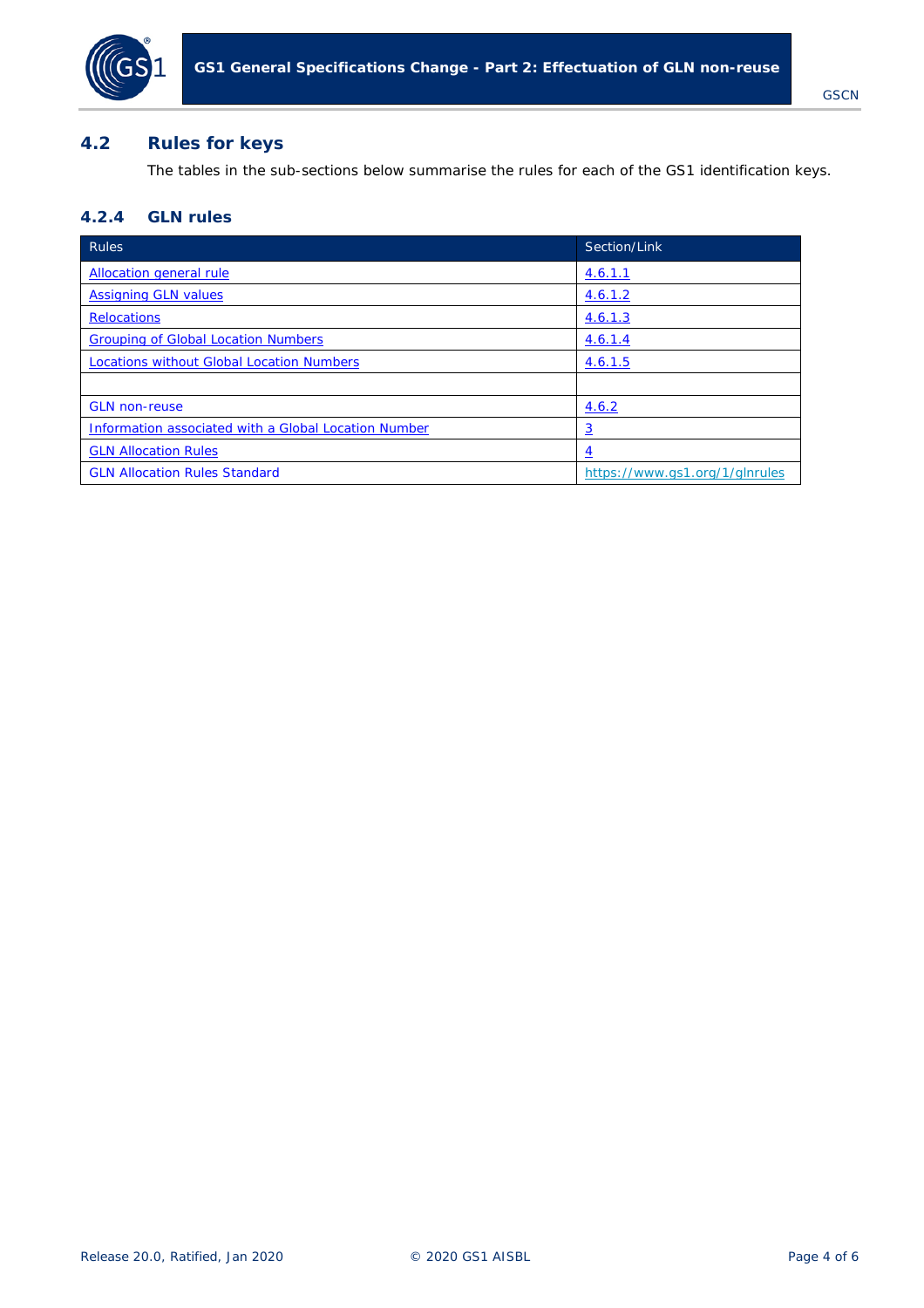

# **4.3 GLN rules**

## <span id="page-4-0"></span>**4.3.1 Allocating Global Location Numbers**

### **4.3.2 GLN non-reuse**

An allocated GLN SHALL NOT be reallocated to another party and/or location. The only exceptions are:

- If the GLN was never published in an externally accessible manner (e.g., to a registry or directly to a trading partner), it may be reused immediately
- Parties and/or locations that have been withdrawn and are reintroduced may use the original GLN if they are reintroduced without any modifications or changes that require a new GLN as specified by the GS1 GLN Allocation Rules Standard

The GLN non-reuse rule went into effect on 1 July 2022. GLNs discontinued and withdrawn from systems prior to 1 July 2022 may be considered for reuse one final time (\*). However, companies are strongly advised to follow the non-reuse rule for **all** GLNs to avoid risks of conflicting data.

(\*) If a GLN was withdrawn prior to 1 July 2022, the previously applicable rules must be adhered to (see section 4.17.2 *Deprecated GLN reuse rules*).

**Note**: These rules are intended for global use. Exceptions may occur only when local regulatory or legal requirements mandate otherwise.